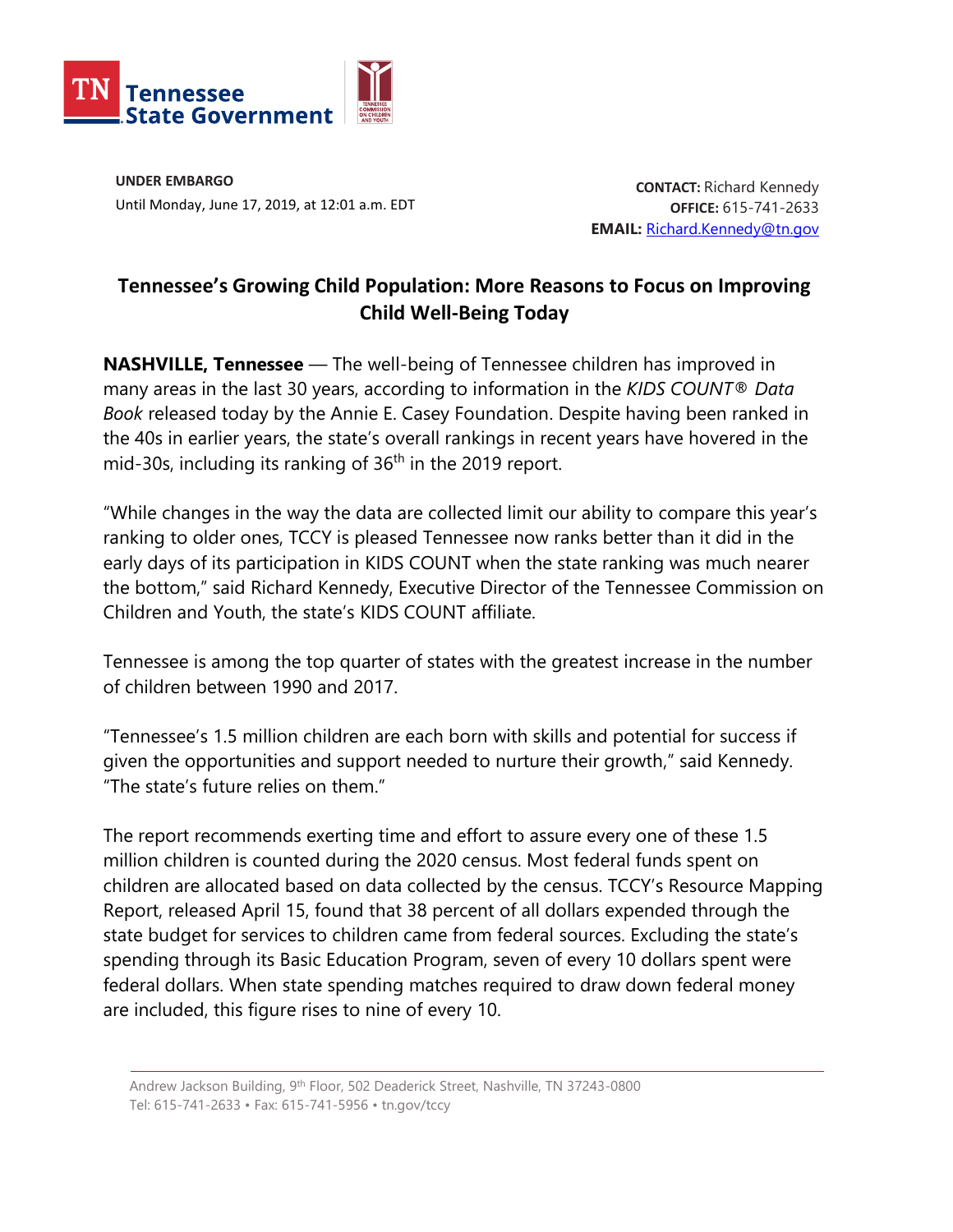Tennessee's 2019 ranking on how the state is providing opportunities and supports to children and families is based on rankings in four domains - economic well-being, education, health and family and community context, each of which is comprised of four measures. Data from 2017, the most recent year available, is compared to data from 2010 to look at trends over time.

Tennessee's highest rank is in the economic well-being domain at 32, and its lowest is for family and community context, where the state ranked 39.

The state's ranked 33rd in the education domain, with 90 percent of Tennessee high school students graduating on time in 2017, the second-highest rate in the country. However, the state had one of the lowest rates of young children attending pre-K programs, with over 60 percent not enrolled in any early childhood education.

Tennessee struggles with health issues and fell in the rankings to 33<sup>nd</sup> from 27<sup>th</sup> last year. Low birth weight continues to be a challenge, with 9.2 percent of babies born at low birth weight, higher than the national average of 8.3 percent, and one of the 10 highest rates in the country. The state's ranking was also negatively affected by an increase in child and teen deaths driven by increases in suicide and homicide deaths, 60 percent of which involved firearms.

The 2019 Tennessee state budget has provided funding to address teen suicide deaths, which have risen since 2014. It increased mental and behavioral health spending and added \$1.1 million to expand the state's partnership with the Tennessee Suicide Prevention Network.

The state improved slightly in the economic well-being domain, moving to 32<sup>nd</sup> from 33<sup>rd</sup>. Poverty continues to be a problem for the state, with one in five children living in poverty. However, the state has seen a 19 percent decline of children living in poverty and a 30 percent increase of teens in school or working since 2010.

The state has also shown progress in its lowest-ranking domain, family and community context, though the progress in some areas continues to fall behind the national average. Tennessee's teen birth rate dropped from 43 per 1,000 in 2010 to 27 per 1,000 in 2017; however, rates in other states decreased at a faster rate, leaving Tennessee ranked 41. The state ranks near the center for children living in a home where no parent has a high school diploma, though the states sees slight improvements on this indicator over the past few years as the Drive to 55, with Tennessee Promise for youth graduating from high school and Tennessee Reconnect for returning students, continues.